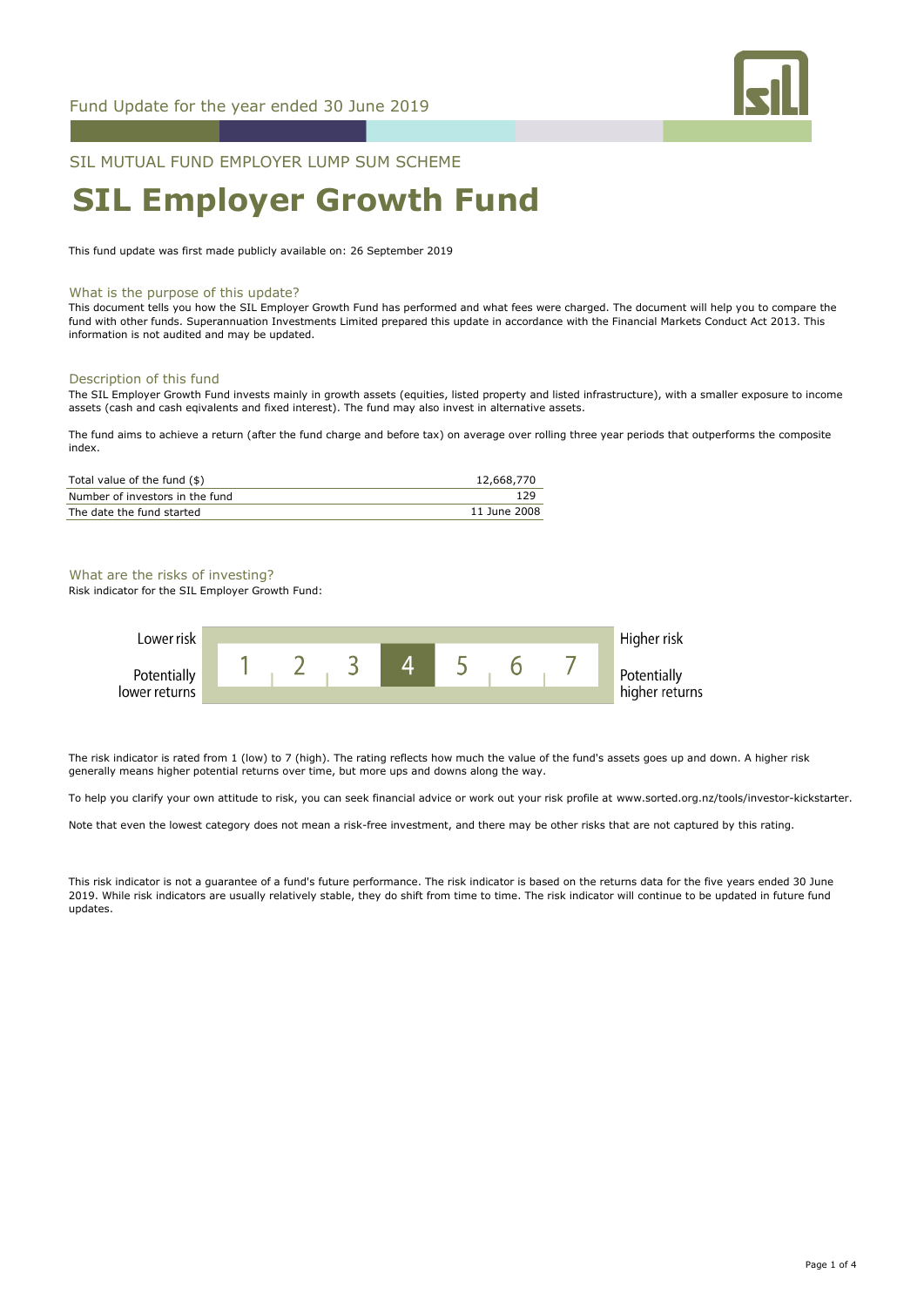| How has the fund performed?                        |                                 |           |  |  |
|----------------------------------------------------|---------------------------------|-----------|--|--|
|                                                    | Average over past<br>five years | Past year |  |  |
| Annual return                                      |                                 |           |  |  |
| (after deductions for fund charges and tax)        | 8.78%                           | 6.15%     |  |  |
| <b>Annual return</b>                               |                                 |           |  |  |
| (after deductions for fund charges but before tax) | 9.80%                           | 7.36%     |  |  |
| Market index annual return                         |                                 |           |  |  |
| (reflects no deduction for fund charges and tax)   | 10.25%                          | 9.18%     |  |  |

The market index annual return is calculated using the target investment mix and the indices of each asset class.

Additional information about the market index is available in the statement of investment policy and objectives on the scheme register at www.discloseregister.companiesoffice.govt.nz.

# **Annual return graph**



This shows the return after fund charges and tax for each of the last 10 years ending 31 March. The last bar shows the average annual return for the last 10 years, up to 30 June 2019.

**Important:** This does not tell you how the fund will perform in the future.

Returns in this update are after tax at the highest prescribed investor rate (PIR) of tax for an individual New Zealand resident. Your tax may be lower.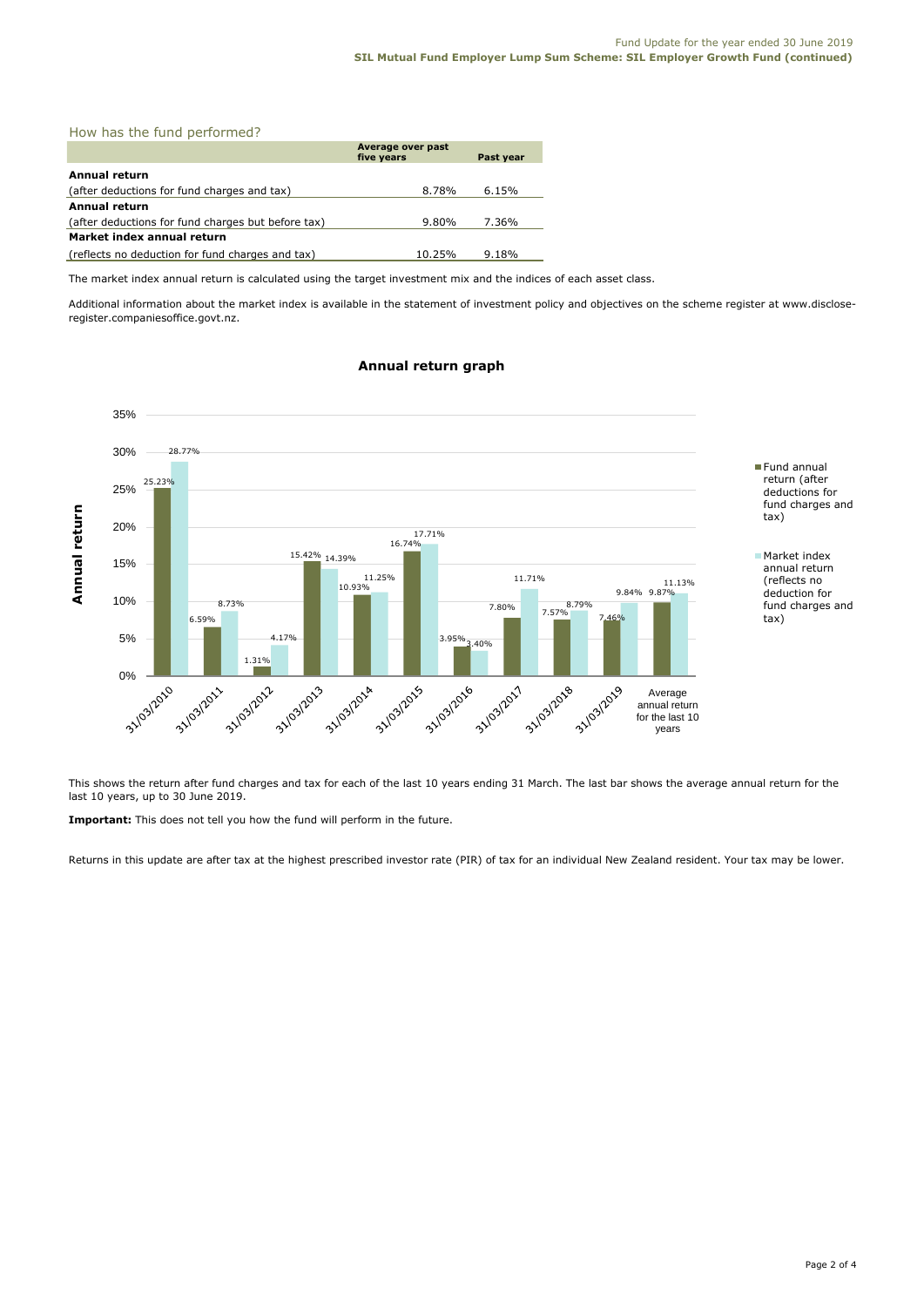### What fees are investors charged?

Investors in the SIL Employer Growth Fund are charged fund charges. In the year to 30 June 2019 these were:

|                                             | % of net asset value          |
|---------------------------------------------|-------------------------------|
| Total fund charges <sup>1</sup>             | 1.10%                         |
| Which are made up of:                       |                               |
| Total management and administration charges | 1.10%                         |
| Including:                                  |                               |
| Manager's basic fee                         | $0.99\%$                      |
| Other management and administration charges | 0.11%                         |
| Total performance based fees                | $0.00\%$                      |
|                                             | Dollar amount per<br>investor |
| <b>Other charges</b>                        |                               |
| Membership fee                              | \$0                           |

Investors are not currently charged individual action fees for specific actions or decisions (for example, for withdrawing from or switching funds).

Small differences in fees and charges can have a big impact on your investment over the long term.

#### Example of how this applies to an investor

Sarah had \$10,000 in the fund at the start of the year and did not make any further contributions. At the end of the year, Sarah received a return after fund charges were deducted of \$615 (that is 6.15% of her inital \$10,000). Sarah also paid \$0 in other charges. This gives Sarah a total return after tax of \$615 for the year.

#### What does the fund invest in?

#### **Actual investment mix<sup>2</sup> Target investment mix<sup>2</sup>**

This shows the types of assets that the fund invests in. This shows the mix of assets that the fund generally intends to invest in.